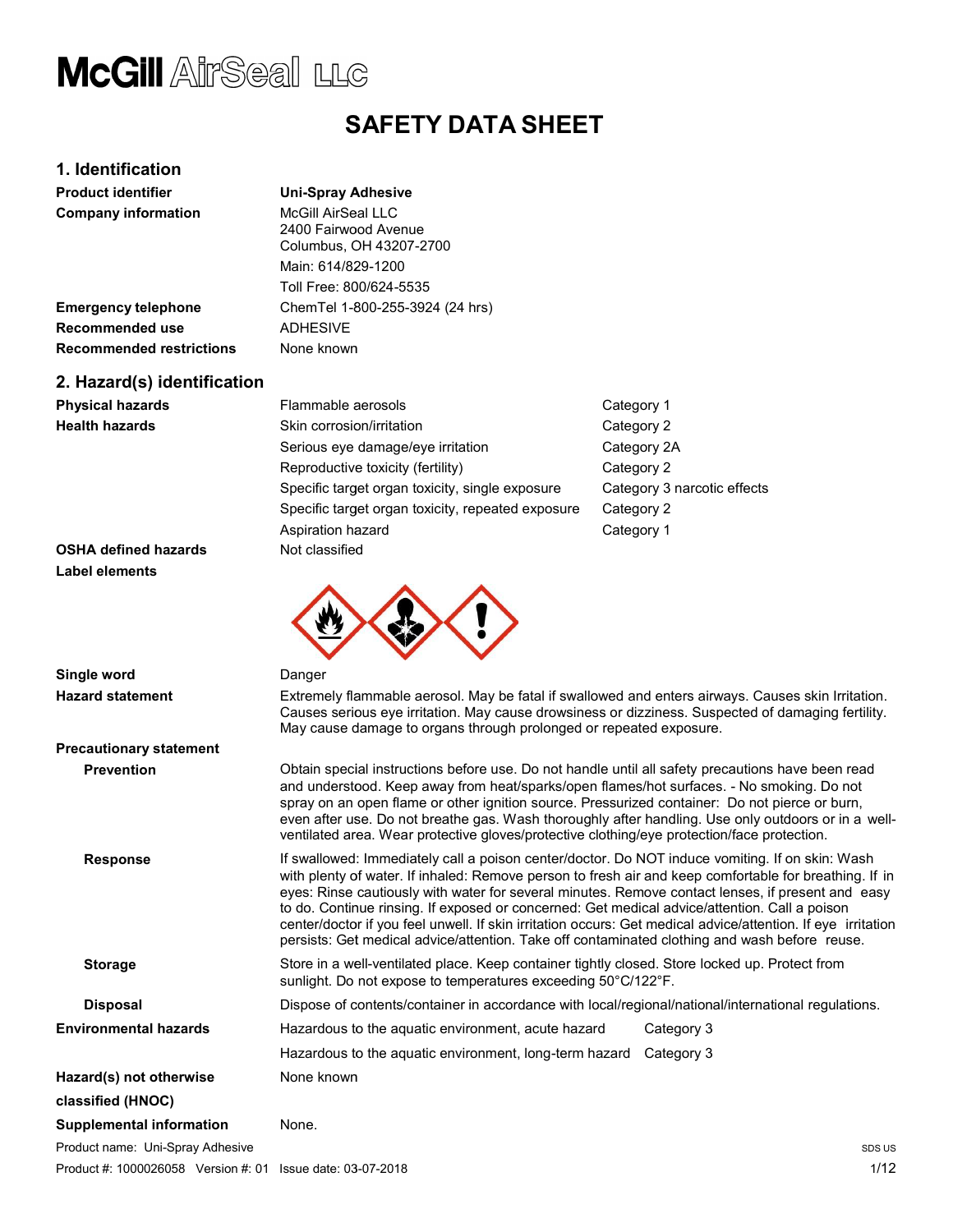### 3. Composition/information on ingredients

| <b>Chemical name</b>                     | Common name and synonyms | <b>CAS number</b> | $\%$       |
|------------------------------------------|--------------------------|-------------------|------------|
| Acetone                                  |                          | 67-64-1           | 20-40      |
| Dimethyl Ether                           |                          | 115-10-6          | $10 - 20$  |
| n-Hexane                                 |                          | 110-54-3          | $10 - 20$  |
| Propane                                  |                          | 74-98-6           | $10 - 20$  |
| 2-Methylpentane                          |                          | 107-83-5          | $2.5 - 10$ |
| Other components below reportable levels |                          |                   | 20-40      |

\*Designates that a specific chemical identity and/or percentage of composition has been withheld as a trade secret.

| 4. First-aid measure                                                         |                                                                                                                                                                                                                                                                                                                                 |
|------------------------------------------------------------------------------|---------------------------------------------------------------------------------------------------------------------------------------------------------------------------------------------------------------------------------------------------------------------------------------------------------------------------------|
| <b>Inhalation</b>                                                            | Remove victim to fresh air and keep at rest in a position comfortable for breathing. Call a POISON<br>CENTER or doctor/physician if you feel unwell.                                                                                                                                                                            |
| <b>Skin contact</b>                                                          | Remove contaminated clothing. Wash with plenty of soap and water. If skin irritation occurs: Get<br>medical advice/attention. Wash contaminated clothing before reuse.                                                                                                                                                          |
| Eye contact                                                                  | Immediately flush eyes with plenty of water for at least 15 minutes. Remove contact lenses, if<br>present and easy to do. Continue rinsing. Get medical attention if irritation develops and persists.                                                                                                                          |
| Ingestion                                                                    | Call a physician or poison control center immediately. Rinse mouth. Do not induce vomiting. If<br>vomiting occurs, keep head low so that stomach content doesn't get into the lungs.                                                                                                                                            |
| <b>Most important</b><br>symptoms/effects,<br>acute and delayed              | Aspiration may cause pulmonary edema and pneumonitis. May cause drowsiness and dizziness.<br>Headache. Nausea, vomiting. Severe eye irritation. Symptoms may include stinging, tearing,<br>redness, swelling, and blurred vision. Skin irritation. May cause redness and pain. Prolonged<br>exposure may cause chronic effects. |
| Indication of immediate<br>medical attention and<br>special treatment needed | Provide general supportive measures and treat symptomatically. Keep victim under observation.<br>Symptoms may be delayed.                                                                                                                                                                                                       |
| <b>General information</b>                                                   | IF exposed or concerned: Get medical advice/attention. If you feel unwell, seek medical advice<br>(show the label where possible). Ensure that medical personnel are aware of the material(s)<br>involved, and take precautions to protect themselves. Show this safety data sheet to the doctor in<br>attendance.              |
| 5. Fire-fighting measures                                                    |                                                                                                                                                                                                                                                                                                                                 |
| Suitable extinguishing media                                                 | Alcohol resistant foam. Dry powder. Carbon dioxide (CO2).                                                                                                                                                                                                                                                                       |
| Unsuitable extinguishing media                                               | Do not use water jet as an extinguisher, as this will spread the fire.                                                                                                                                                                                                                                                          |
| Specific hazards arising from<br>the chemical                                | Contents under pressure. Pressurized container may explode when exposed to heat or flame.<br>During fire, gases hazardous to health may be formed.                                                                                                                                                                              |
| Special protective equipment<br>and precautions for firefighters             | Firefighters must use standard protective equipment including flame retardant coat, helmet with<br>face shield, gloves, rubber boots, and in enclosed spaces, SCBA.                                                                                                                                                             |
| <b>Fire fighting</b><br>equipment/instructions                               | Move containers from fire area if you can do so without risk. Containers should be<br>cooled with water to prevent vapor pressure build up. For massive fire in cargo area, use<br>unmanned hose holder or monitor nozzles, if possible. If not, withdraw and let fire burn out.                                                |
| <b>Specific methods</b>                                                      | Use standard firefighting procedures and consider the hazards of other involved materials. Move<br>containers from fire area if you can do so without risk. In the event of fire and/or explosion do<br>not breathe fumes.                                                                                                      |
| <b>General fire hazards</b>                                                  | Extremely flammable aerosol.                                                                                                                                                                                                                                                                                                    |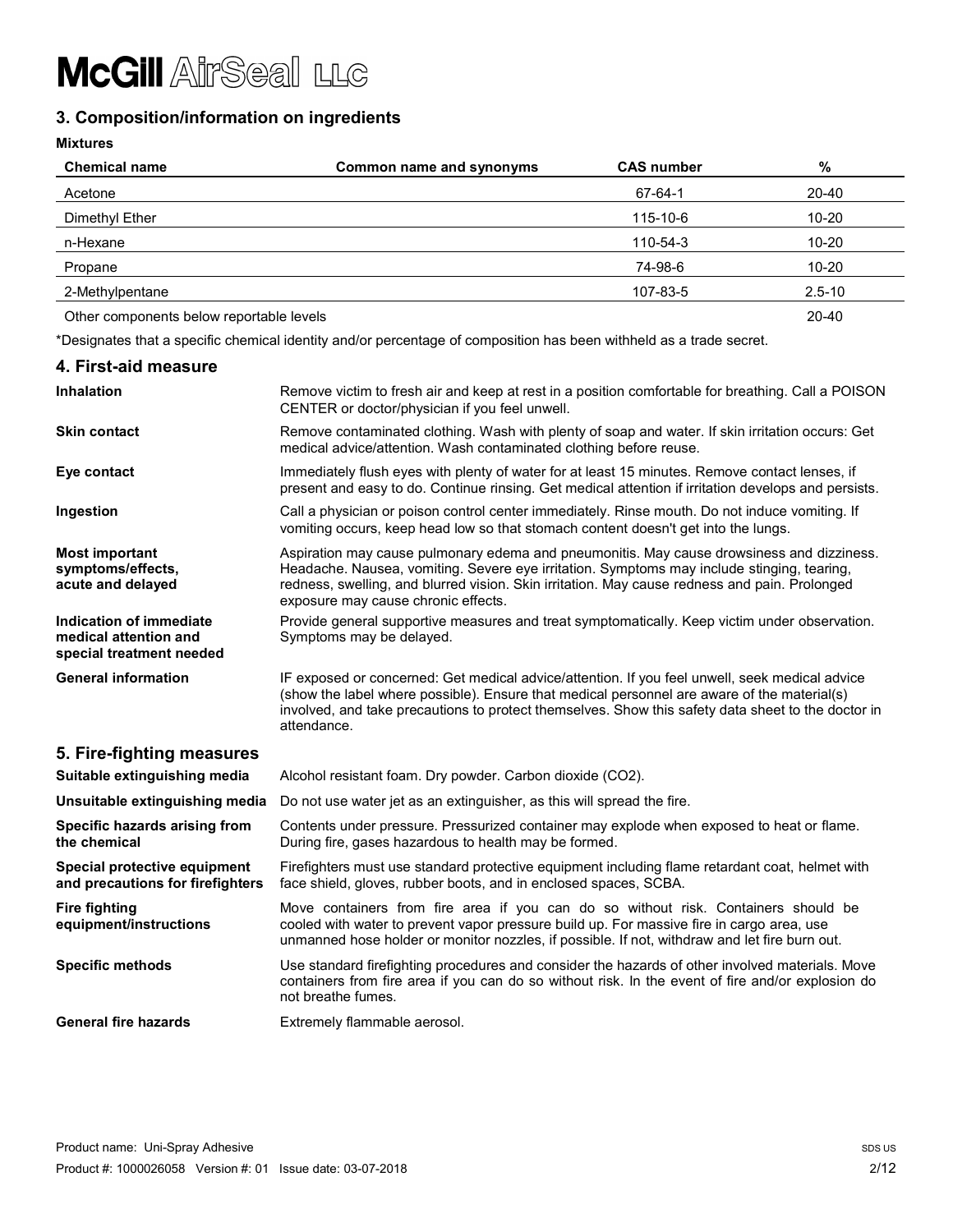### 6. Accidental release measures

| <b>Personal precautions,</b><br>protective equipment<br>and emergency procedures | Keep unnecessary personnel away. Keep people away from and upwind of spill/leak. Wear<br>appropriate protective equipment and clothing during clean-up. Do not breathe gas. Do not<br>touch damaged containers or spilled material unless wearing appropriate protective clothing.<br>Ventilate closed spaces before entering them. Local authorities should be advised if significant<br>spillages cannot be contained. For personal protection, see section 8 of the SDS.                                                                                                                                                                                                                                                                                                                                                                                                                                                                                                                                                                 |
|----------------------------------------------------------------------------------|---------------------------------------------------------------------------------------------------------------------------------------------------------------------------------------------------------------------------------------------------------------------------------------------------------------------------------------------------------------------------------------------------------------------------------------------------------------------------------------------------------------------------------------------------------------------------------------------------------------------------------------------------------------------------------------------------------------------------------------------------------------------------------------------------------------------------------------------------------------------------------------------------------------------------------------------------------------------------------------------------------------------------------------------|
| <b>Methods and materials for</b><br>containment and cleaning up                  | Refer to attached safety data sheets and/or instructions for use. Stop leak if you can do so without<br>risk. Move the cylinder to a safe and open area if the leak is irreparable. Isolate area until gas has<br>dispersed. Eliminate all ignition sources (no smoking, flares, sparks, or flames in immediate area).<br>Keep combustibles (wood, paper, oil, etc.) away from spilled material. Prevent product from<br>entering drains. Cover with plastic sheet to prevent spreading. Absorb in vermiculite, dry sand or<br>earth and place into containers. Following product recovery, flush area with water.                                                                                                                                                                                                                                                                                                                                                                                                                          |
|                                                                                  | Small Spills: Wipe up with absorbent material (e.g. cloth, fleece). Clean surface thoroughly to<br>remove residual contamination. For waste disposal, see section 13 of the SDS.                                                                                                                                                                                                                                                                                                                                                                                                                                                                                                                                                                                                                                                                                                                                                                                                                                                            |
| <b>Environmental precautions</b>                                                 | Avoid release to the environment. Inform appropriate managerial or supervisory personnel of all<br>environmental releases. Prevent further leakage or spillage if safe to do so. Avoid discharge into<br>drains, water courses or onto the ground.                                                                                                                                                                                                                                                                                                                                                                                                                                                                                                                                                                                                                                                                                                                                                                                          |
| 7. Handling and storage                                                          |                                                                                                                                                                                                                                                                                                                                                                                                                                                                                                                                                                                                                                                                                                                                                                                                                                                                                                                                                                                                                                             |
| <b>Precautions for safe handling</b>                                             | Obtain special instructions before use. Do not handle until all safety precautions have been read<br>and understood. Pressurized container: Do not pierce or burn, even after use. Do not use if spray<br>button is missing or defective. Do not spray on a naked flame or any other incandescent material.<br>Do not smoke while using or until sprayed surface is thoroughly dry. Do not cut, weld, solder, drill,<br>grind, or expose containers to heat, flame, sparks, or other sources of ignition. All equipment used<br>when handling the product must be grounded. Do not re-use empty containers. Do not breathe<br>gas. Avoid contact with eyes, skin, and clothing. Avoid prolonged exposure. Pregnant or<br>breastfeeding women must not handle this product. Should be handled in closed systems, if<br>possible. Use only in well-ventilated areas. Wear appropriate personal protective equipment.<br>Wash hands thoroughly after handling. Avoid release to the environment. Observe good industrial<br>hygiene practices. |
| Conditions for safe storage,                                                     | Level 2 Aerosol.                                                                                                                                                                                                                                                                                                                                                                                                                                                                                                                                                                                                                                                                                                                                                                                                                                                                                                                                                                                                                            |
| including any incompatibilities                                                  | Store locked up. Pressurized container. Protect from sunlight and do not expose to temperatures<br>exceeding 50°C/122 °F. Do not puncture, incinerate or crush. Do not handle or store near an open<br>flame, heat or other sources of ignition. This material can accumulate static charge which may<br>cause spark and become an ignition source. Store away from incompatible materials (see Section<br>10 of the SDS).<br>المنافذ والمستحدث المناسب                                                                                                                                                                                                                                                                                                                                                                                                                                                                                                                                                                                     |

### 8. Exposure controls/personal protection

#### Occupational exposure limits

#### US. OSHA Table Z-1 Limits for Air Contaminants (29 CFR 1910.1000)

| <b>Components</b>                       | <b>Type</b> | Value      |
|-----------------------------------------|-------------|------------|
| Acetone (CAS 67-64-1)                   | <b>PEL</b>  | 2400 mg/m3 |
|                                         |             | 1000 ppm   |
| n-Hexane (CAS 110-54-3)                 | <b>PEL</b>  | 1800 mg/m3 |
|                                         |             | 500 ppm    |
| Propane (CAS 74-98-6)                   | <b>PEL</b>  | 1800 mg/m3 |
|                                         |             | 1000 ppm   |
| <b>US. ACGIH Threshold Limit Values</b> |             |            |
| <b>Components</b>                       | <b>Type</b> | Value      |
| 2-Methylpentane (CAS 107-83-5)          | <b>STEL</b> | 1000 ppm   |
|                                         | <b>TWA</b>  | $500$ ppm  |
| Acetone (CAS 67-64-1)                   | <b>STEL</b> | 500 ppm    |
| Product name: Uni-Spray Adhesive        |             | SDS US     |

Product #: 1000026058 Version #: 01 Issue date: 03-07-2018 3/12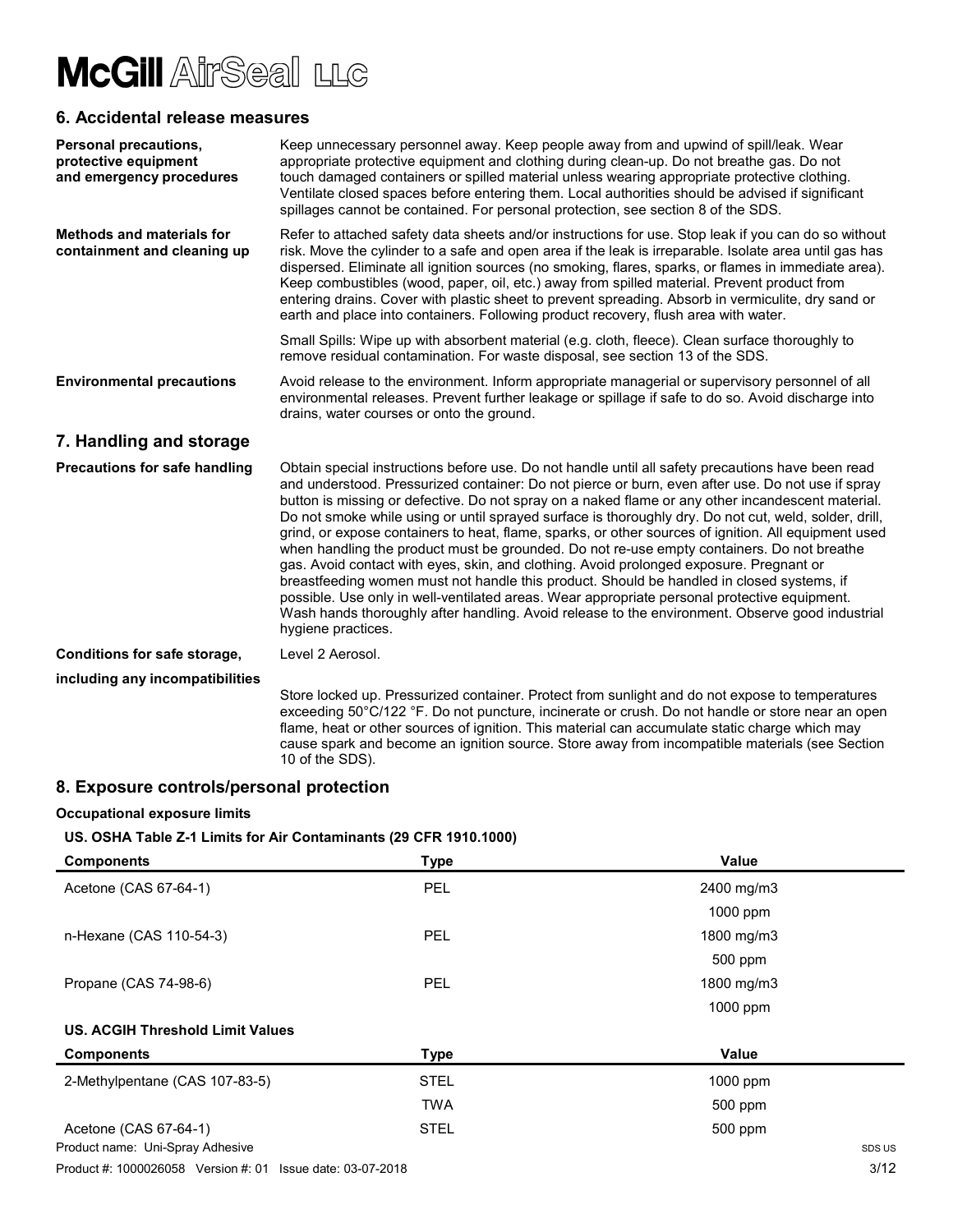|                                                                           | <b>TWA</b>  | 250 ppm    |
|---------------------------------------------------------------------------|-------------|------------|
| n-Hexane (CAS 110-54-3)                                                   | <b>TWA</b>  | 50ppm      |
| US. NIOSH: Pocket Guide to Chemical Hazards                               |             |            |
| <b>Compoents</b>                                                          | <b>Type</b> | Value      |
| Acetone (CAS 67-64-1)                                                     | <b>TWA</b>  | 590 mg/m3  |
|                                                                           |             | 250 ppm    |
| n-Hexane (CAS 110-54-3)                                                   | <b>TWA</b>  | 180 mg/m3  |
|                                                                           |             | 50 ppm     |
| Propane (CAS 74-98-6)                                                     | <b>TWA</b>  | 1800 mg/m3 |
|                                                                           |             | 1000 ppm   |
| <b>US. Workplace Environmental</b><br><b>Exposure Level (WEEL) Guides</b> |             |            |
| <b>Compoents</b>                                                          | <b>Type</b> | Value      |
| Dimethyl Ether (CAS 115-10-6)                                             | <b>TWA</b>  | 1880 mg/m3 |
|                                                                           |             | 1000 ppm   |

#### Biological limit values

#### ACGIH Biological Exposure Indices

| <b>Components</b>       | Value             | <b>Determinant</b> | <b>Specimen</b> | <b>Sampling Time</b> |
|-------------------------|-------------------|--------------------|-----------------|----------------------|
| Acetone (CAS 67-64-1)   | $25 \text{ mq/l}$ | Acetone            | Urine           |                      |
| n-Hexane (CAS 110-54-3) | 0.4 ma/l          | 2, 5-Hexanedion,   | Urine           |                      |
|                         |                   | without hydrolysis |                 |                      |

\* - For sampling details, please see the source document.

#### Exposure guidelines

#### US – California OELs: Skin designation

n-Hexane (CAS 110-54-3) Can be absorbed through the skin

#### US ACGIH Threshold Limit Values: Skin designation

n-Hexane (CAS 110-54-3) Can be absorbed through the skin

|                                       | n-Hexane (CAS 110-54-3) Can be absorbed through the skin                                                                                                                                                                                                                                                                                                                                                                                                                                         |        |
|---------------------------------------|--------------------------------------------------------------------------------------------------------------------------------------------------------------------------------------------------------------------------------------------------------------------------------------------------------------------------------------------------------------------------------------------------------------------------------------------------------------------------------------------------|--------|
| Appropriate engineering<br>controls   | Good general ventilation (typically 10 air changes per hour) should be used. Ventilation rates<br>should be matched to conditions. If applicable, use process enclosures, local exhaust ventilation,<br>or other engineering controls to maintain airborne levels below recommended exposure limits. If<br>exposure limits have not been established, maintain airborne levels to an acceptable level. Eye<br>wash facilities and emergency shower must be available when handling this product. |        |
|                                       | Individual protection measures, such as personal protective equipment                                                                                                                                                                                                                                                                                                                                                                                                                            |        |
| Eye/face protection                   | Wear safety glasses with side shields (or goggles).                                                                                                                                                                                                                                                                                                                                                                                                                                              |        |
| <b>Skin protection</b>                |                                                                                                                                                                                                                                                                                                                                                                                                                                                                                                  |        |
| <b>Hand protection</b>                | Wear appropriate chemical resistant gloves. Suitable gloves can be recommended by the glove<br>supplier.                                                                                                                                                                                                                                                                                                                                                                                         |        |
| <b>Other</b>                          | Wear appropriate chemical resistant clothing. Use of an impervious apron is recommended.                                                                                                                                                                                                                                                                                                                                                                                                         |        |
| <b>Respiratory protection</b>         | If permissible levels are exceeded use NIOSH mechanical filter / organic vapor cartridge or an<br>air-supplied respirator.                                                                                                                                                                                                                                                                                                                                                                       |        |
| <b>Thermal hazards</b>                | Wear appropriate thermal protective clothing, when necessary.                                                                                                                                                                                                                                                                                                                                                                                                                                    |        |
| <b>General hygiene considerations</b> | Observe any medical surveillance requirements. When using do not smoke. Always observe good<br>personal hygiene measures, such as washing after handling the material and before eating,                                                                                                                                                                                                                                                                                                         |        |
| Product name: Uni-Spray Adhesive      |                                                                                                                                                                                                                                                                                                                                                                                                                                                                                                  | SDS US |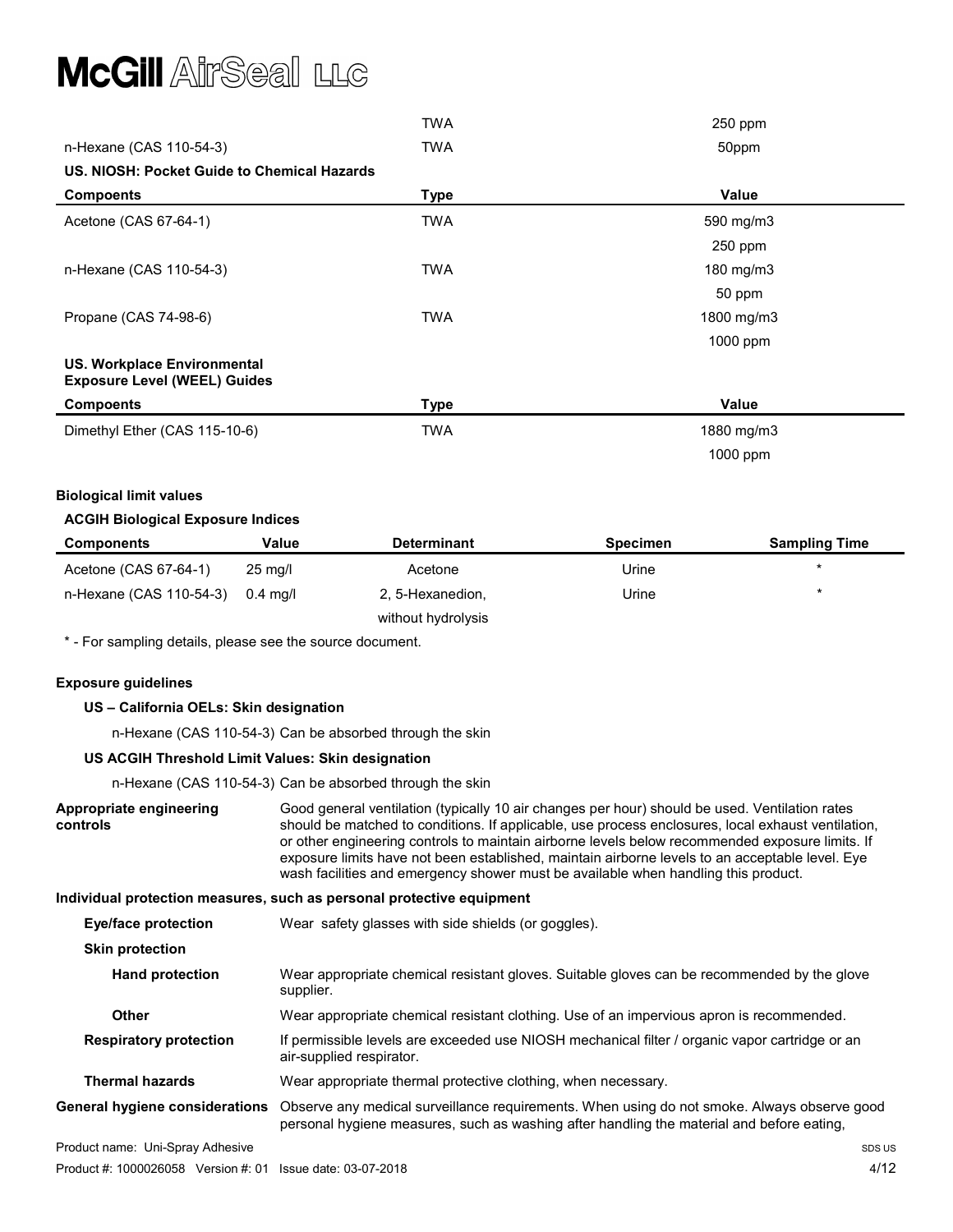drinking, and/or smoking. Routinely wash work clothing and protective equipment to remove contaminants.

### 9. Physical and chemical properties

#### Appearance

| <b>Physical state</b>                             | Gas                                                                                           |  |
|---------------------------------------------------|-----------------------------------------------------------------------------------------------|--|
| Form                                              | Aerosol                                                                                       |  |
| Color                                             | Not available                                                                                 |  |
| Odor                                              | Not available                                                                                 |  |
| <b>Odor threshold</b>                             | Not available                                                                                 |  |
| pH                                                | Not available                                                                                 |  |
| Melting point/freezing point                      | Not available                                                                                 |  |
| Initial boiling point<br>and boiling range        | -44 °F (-42.22 °C) estimated                                                                  |  |
| <b>Flash point</b>                                | -156.0 °F (-104.4 °C) Propellant estimated                                                    |  |
| <b>Evaporation rate</b>                           | Not available                                                                                 |  |
| Flammability (solid, gas)                         | Not available                                                                                 |  |
| Upper/lower flammability or explosive limits      |                                                                                               |  |
| Flammability limit - lower (%)                    | 1% estimated                                                                                  |  |
| Flammability limit - upper (%)                    | 18% estimated                                                                                 |  |
| Explosive limit - lower (%)                       | Not available                                                                                 |  |
| Explosive limit - upper (%)                       | Not available                                                                                 |  |
| Vapor pressure                                    | 45 - 75 psig @20C estimated                                                                   |  |
| Vapor density                                     | Not available                                                                                 |  |
| <b>Relative density</b>                           | Not available                                                                                 |  |
| Solubility(ies)                                   |                                                                                               |  |
| <b>Solubility (water)</b>                         | Not available                                                                                 |  |
| <b>Partition coefficient</b><br>(n-octanol/water) | Not available                                                                                 |  |
| Auto-ignition temperature                         | Not available                                                                                 |  |
| <b>Decomposition temperature</b>                  | Not available                                                                                 |  |
| <b>Viscosity</b>                                  | Not available                                                                                 |  |
| <b>Other information</b>                          |                                                                                               |  |
| <b>Explosive properties</b>                       | Not explosive                                                                                 |  |
| <b>Heat of combustion</b><br>(NFPA 30B)           | 28.25 kJ/g estimated                                                                          |  |
| <b>Oxidizing properties</b>                       | Not oxidizing                                                                                 |  |
| <b>Specific gravity</b>                           | 0.701 estimated                                                                               |  |
| 10. Stability and reactivity                      |                                                                                               |  |
| <b>Reactivity</b>                                 | The product is stable and non-reactive under normal conditions of use, storage and transport. |  |
| <b>Chemical stability</b>                         | Material is stable under normal conditions.                                                   |  |
| <b>Possibility of hazardous</b><br>reactions      | Hazardous polymerization does not occur.                                                      |  |

Conditions to avoid **Avoid temperatures exceeding the flash point.** Contact with incompatible materials.

Product name: Uni-Spray Adhesive Spray Adhesive Spray Adhesive Spray Adhesive Spray Adhesive Spray Adhesive Spray Adhesive Spray Adhesive Spray Adhesive Spray Adhesive Spray Adhesive Spray Adhesive Spray Adhesive Spray Adh Product #: 1000026058 Version #: 01 Issue date: 03-07-2018 S/12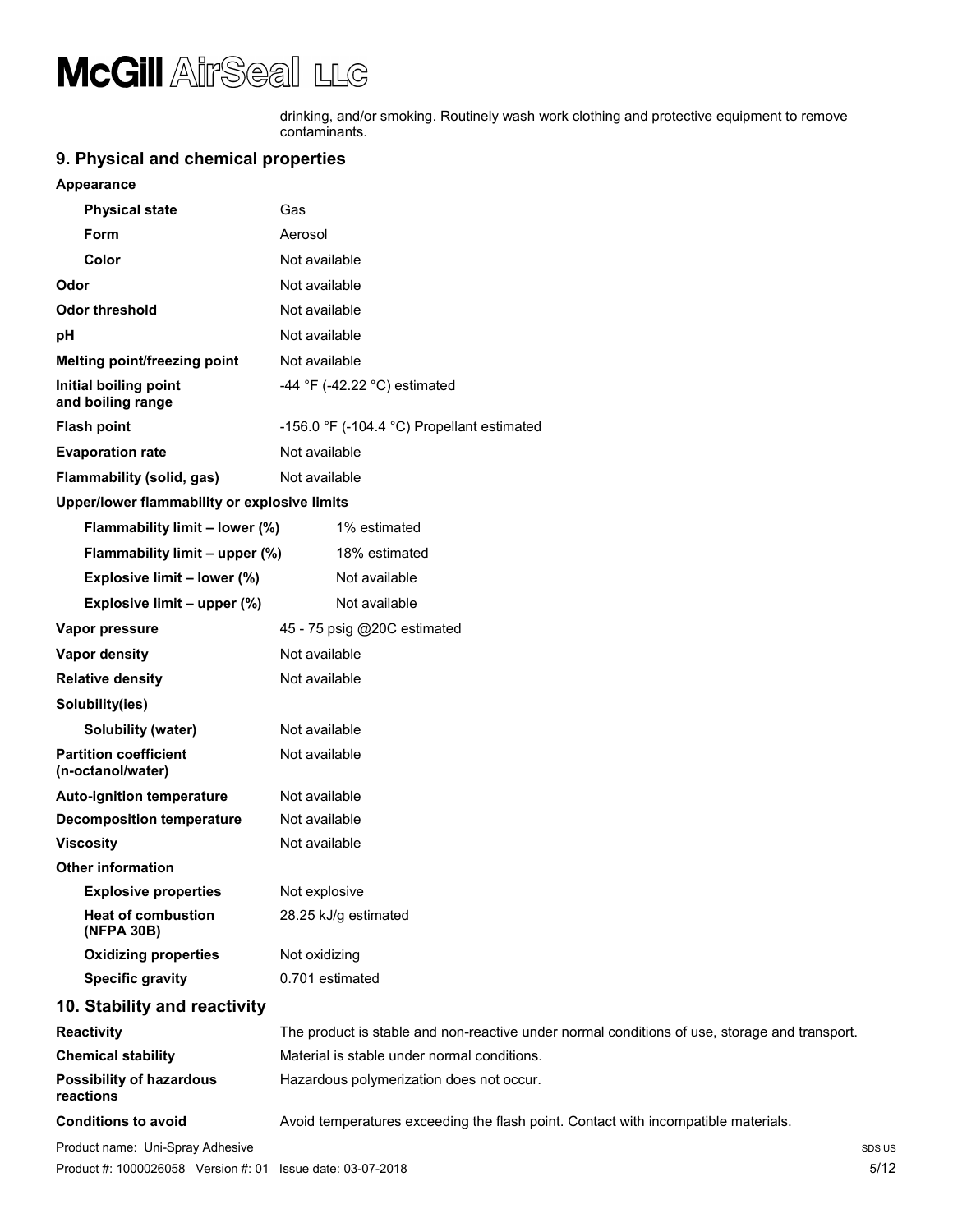| Incompatible materials                     | Strong oxidizing agents.                       |
|--------------------------------------------|------------------------------------------------|
| <b>Hazardous decomposition</b><br>products | No hazardous decomposition products are known. |

### 11. Toxicological information

| 11. 1981601091681 111101111861011                                                  |                                                                                                                                                                                                                                                                                |
|------------------------------------------------------------------------------------|--------------------------------------------------------------------------------------------------------------------------------------------------------------------------------------------------------------------------------------------------------------------------------|
| Information on likely routes of exposure                                           |                                                                                                                                                                                                                                                                                |
| <b>Inhalation</b>                                                                  | May cause damage to organs through prolonged or repeated exposure by inhalation. May cause<br>drowsiness and dizziness. Headache. Nausea, vomiting.                                                                                                                            |
| <b>Skin contact</b>                                                                | Causes skin irritation.                                                                                                                                                                                                                                                        |
| Eye contact                                                                        | Causes serious eye irritation.                                                                                                                                                                                                                                                 |
| Ingestion                                                                          | Droplets of the product aspirated into the lungs through ingestion or vomiting may cause a serious<br>chemical pneumonia.                                                                                                                                                      |
| Symptoms related to the<br>physical, chemical and<br>toxicological characteristics | Aspiration may cause pulmonary edema and pneumonitis. May cause drowsiness and dizziness.<br>Headache. Nausea, vomiting. Severe eye irritation. Symptoms may include stinging, tearing,<br>redness, swelling, and blurred vision. Skin irritation. May cause redness and pain. |

#### Information on toxicological effects

| <b>Acute toxicity</b>         | May be fatal if swallowed and enters airways. Narcotic effects. |                        |  |
|-------------------------------|-----------------------------------------------------------------|------------------------|--|
| <b>Components</b>             | <b>Species</b>                                                  | <b>Test Results</b>    |  |
| Acetone (CAS 67-64-1)         |                                                                 |                        |  |
| <b>Acute</b>                  |                                                                 |                        |  |
| <b>Dermal</b>                 |                                                                 |                        |  |
| LD50                          | Guinea pig                                                      | > 7426 mg/kg, 24 Hours |  |
|                               |                                                                 | > 9.4 ml/kg, 24 Hours  |  |
|                               | Rabbit                                                          | > 7426 mg/kg, 24 Hours |  |
|                               |                                                                 | > 9.4 ml/kg, 24 Hours  |  |
| Inhalation                    |                                                                 |                        |  |
| <b>LC50</b>                   | Rat                                                             | 55700 ppm, 3 Hours     |  |
|                               |                                                                 | 132 mg/l, 3 Hours      |  |
|                               |                                                                 | 50.1 mg/l              |  |
| Oral                          |                                                                 |                        |  |
| LD50                          | Rat                                                             | 5800 mg/kg             |  |
|                               |                                                                 | 2.2 ml/kg              |  |
| Dimethyl Ether (CAS 115-10-6) |                                                                 |                        |  |
| <b>Acute</b>                  |                                                                 |                        |  |
| Inhalation                    |                                                                 |                        |  |
| <b>NOEL</b>                   | Rat                                                             | 2 ppm, 6 Hours         |  |
| n-Hexane (CAS 110-54-3)       |                                                                 |                        |  |
| <b>Acute</b>                  |                                                                 |                        |  |
| <b>Dermal</b>                 |                                                                 |                        |  |
| LD50                          | Rabbit                                                          | > 2000 mg/kg, 4 Hours  |  |
|                               |                                                                 | > 5 ml/kg, 4 Hours     |  |
| Inhalation                    |                                                                 |                        |  |
| LC50                          | Rat                                                             | > 5000 ppm, 24 Hours   |  |
|                               |                                                                 | $> 31.86$ mg/l         |  |
|                               |                                                                 | 73860 ppm, 4 Hours     |  |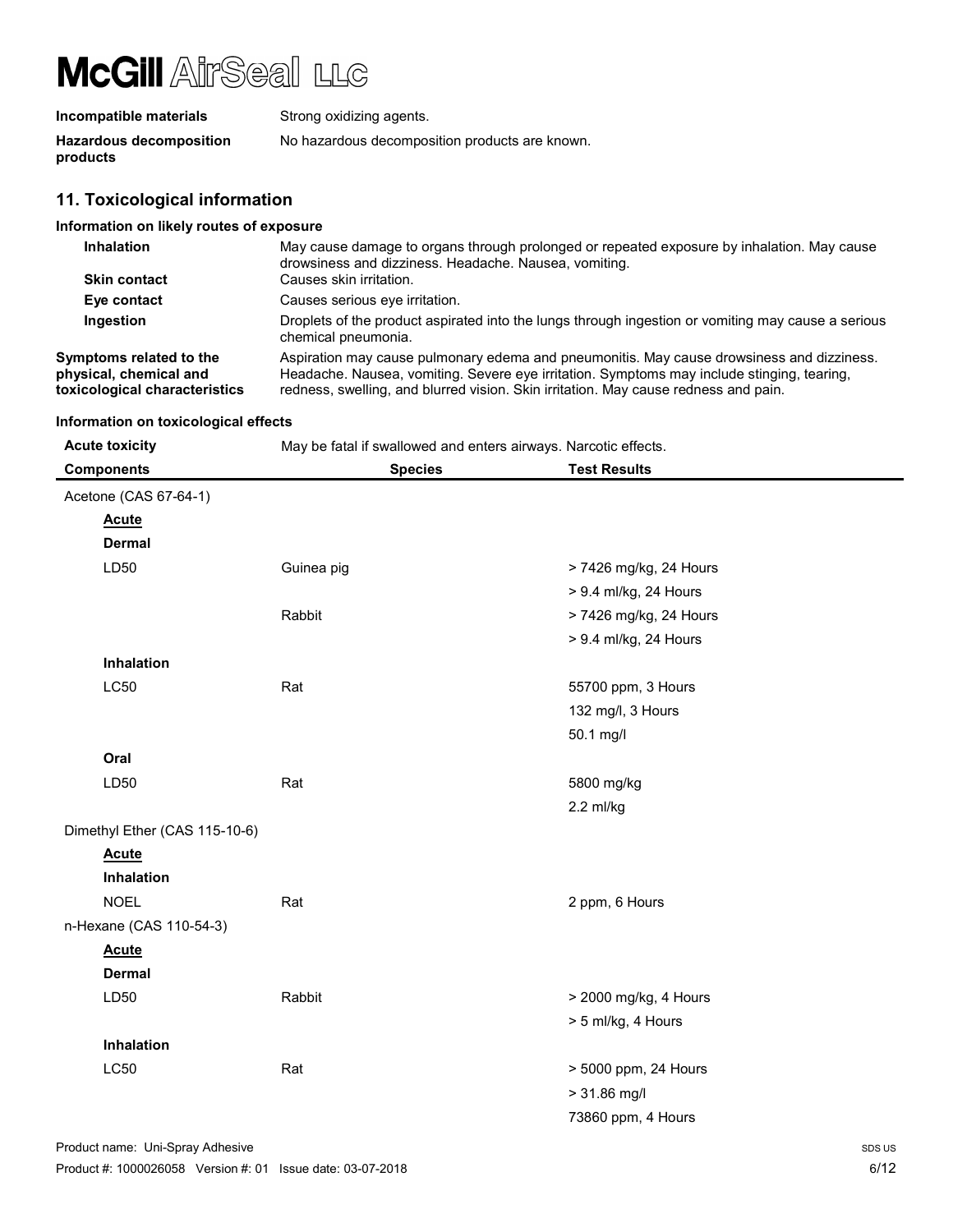| Oral                                                                        |      |                                                                |                                                            |                                                                                              |
|-----------------------------------------------------------------------------|------|----------------------------------------------------------------|------------------------------------------------------------|----------------------------------------------------------------------------------------------|
| LD50                                                                        | Rat  |                                                                | 24 ml/kg                                                   |                                                                                              |
|                                                                             |      |                                                                | 24 g/kg                                                    |                                                                                              |
|                                                                             |      | Wistar rat                                                     | 49 g/kg                                                    |                                                                                              |
| Propane (CAS 74-98-6)                                                       |      |                                                                |                                                            |                                                                                              |
| <u>Acute</u>                                                                |      |                                                                |                                                            |                                                                                              |
| <b>Inhalation</b>                                                           |      |                                                                |                                                            |                                                                                              |
| LC50                                                                        |      | Mouse                                                          |                                                            | 1237 mg/l, 120 Minutes                                                                       |
|                                                                             |      |                                                                | 52 %, 120 Minutes                                          |                                                                                              |
|                                                                             | Rat  |                                                                | 1355 mg/l                                                  |                                                                                              |
|                                                                             |      |                                                                | 658 mg/l/4h                                                |                                                                                              |
| * Estimates for product may be based on additional component data not shown |      |                                                                |                                                            |                                                                                              |
| <b>Skin corrosion/irritation</b>                                            |      | Causes skin irritation                                         |                                                            |                                                                                              |
| Serious eye damage/eye<br>irritation                                        |      | Causes serious eye irritation                                  |                                                            |                                                                                              |
| Respiratory or skin sensitization                                           |      |                                                                |                                                            |                                                                                              |
| <b>Respiratory sensitization</b>                                            |      | Not a respiratory sensitizer                                   |                                                            |                                                                                              |
| <b>Skin sensitization</b>                                                   |      |                                                                | This product is not expected to cause skin sensitization.  |                                                                                              |
| <b>Germ cell mutagenicity</b>                                               |      | mutagenic or genotoxic.                                        |                                                            | No data available to indicate product or any components present at greater than 0.1% are     |
| Carcinogenicity                                                             |      |                                                                | Risk of cancer cannot be excluded with prolonged exposure. |                                                                                              |
| Not listed.                                                                 |      | IARC Monographs. Overall Evaluation of Carcinogenicity         |                                                            |                                                                                              |
|                                                                             |      | OSHA Specifically Regulated Substances (29 CFR 1910.1001-1050) |                                                            |                                                                                              |
| Not regulated.                                                              |      |                                                                |                                                            |                                                                                              |
|                                                                             |      | US. National Toxicology Program (NTP) Report on Carcinogens    |                                                            |                                                                                              |
| Not listed.                                                                 |      |                                                                |                                                            |                                                                                              |
| <b>Reproductive toxicity</b>                                                |      | Suspected of damaging fertility.                               |                                                            |                                                                                              |
| Specific target organ toxicity-<br>single exposure                          |      | May cause drowsiness and dizziness                             |                                                            |                                                                                              |
| Specific target organ toxicity-<br>repeated exposure                        |      |                                                                | damage to organs through prolonged or repeated exposure.   | Respiratory system, Skin, Central nervous system, Eves, Peripheral nervous system, May cause |
| <b>Aspiration hazard</b>                                                    |      | May be fatal if swallowed and enters airways.                  |                                                            |                                                                                              |
| <b>Chronic effects</b>                                                      |      |                                                                | be harmful. Prolonged exposure may cause chronic effects.  | May cause damage to organs through prolonged or repeated exposure. Prolonged inhalation may  |
| 12. Ecological information                                                  |      |                                                                |                                                            |                                                                                              |
| <b>Ecotoxicity</b>                                                          |      |                                                                | Harmful to aquatic life with long lasting effects.         |                                                                                              |
| <b>Components</b>                                                           |      | <b>Species</b>                                                 |                                                            | <b>Test Results</b>                                                                          |
| Acetone (CAS 67-64-1)                                                       |      |                                                                |                                                            |                                                                                              |
| <b>Aquatic</b>                                                              |      |                                                                |                                                            |                                                                                              |
| Crustacea                                                                   | EC50 | Water flea (Daphnia magna)                                     |                                                            | 21.6 - 23.9 mg/l, 48 hours                                                                   |
| Fish                                                                        | LC50 | Rainbow trout, donaldson trout                                 |                                                            | 4740 - 6330 mg/l, 96 hours                                                                   |
|                                                                             |      | (Oncorhynchus mykiss)                                          |                                                            |                                                                                              |
| Dimethyl Ether (CAS 115-                                                    |      |                                                                |                                                            |                                                                                              |

Product name: Uni-Spray Adhesive SDS US and the Superior Spray Adhesive SDS US and the Superior Spray Adhesive Product #: 1000026058 Version #: 01 Issue date: 03-07-2018 7/12 10-6)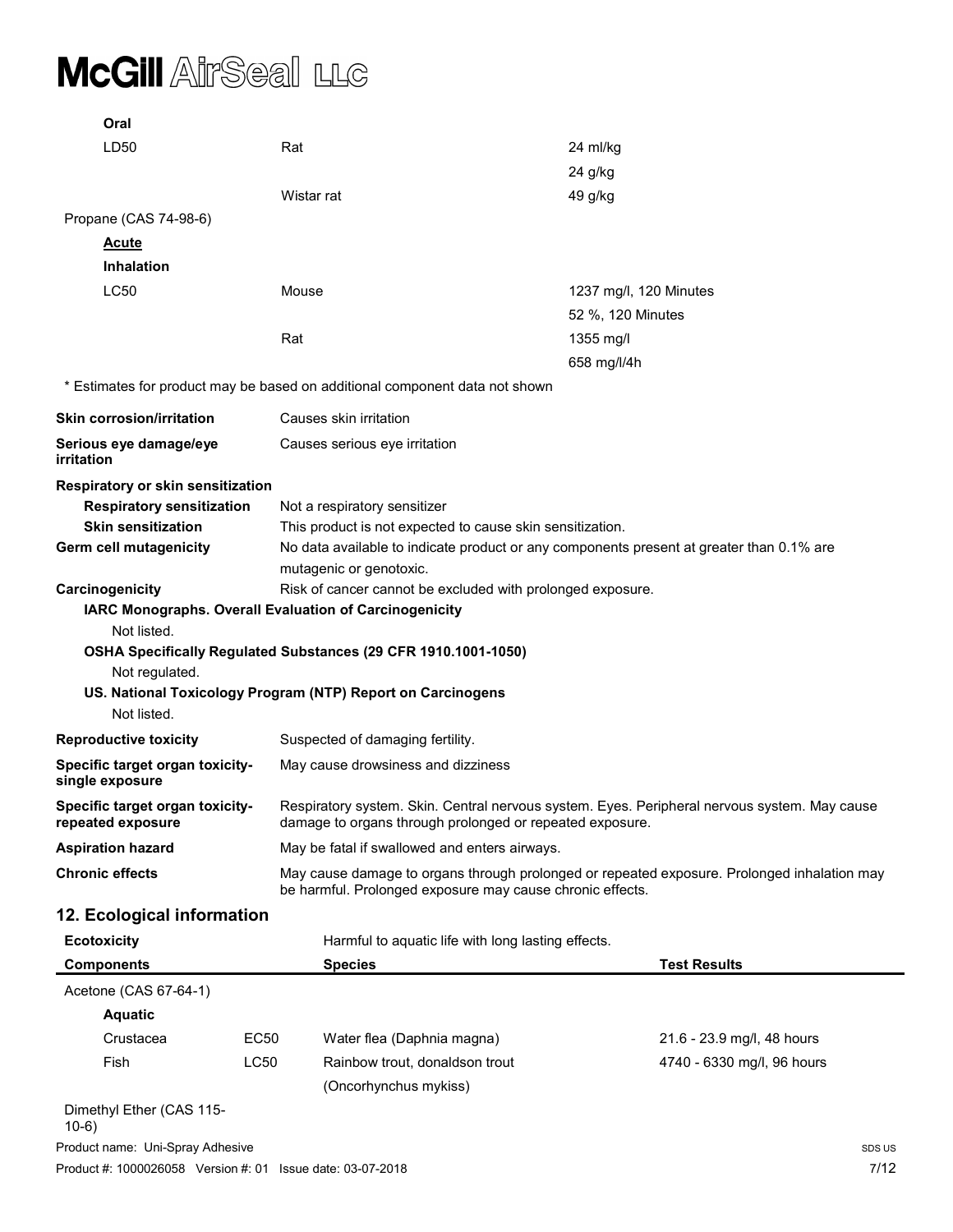| <b>Aquatic</b>                                            |               |                                                                                                                                                                                                                                                                                                                                                                                                                     |                                |  |
|-----------------------------------------------------------|---------------|---------------------------------------------------------------------------------------------------------------------------------------------------------------------------------------------------------------------------------------------------------------------------------------------------------------------------------------------------------------------------------------------------------------------|--------------------------------|--|
| Crustacea                                                 | EC50          | Water flea (Daphnia pulex)                                                                                                                                                                                                                                                                                                                                                                                          | 4.3 - 7.8 mg/l, 48 hours       |  |
| Fish                                                      | LC50          | Striped bass (Morone saxatilis)                                                                                                                                                                                                                                                                                                                                                                                     | 10.302 - 16.743 mg/l, 96 hours |  |
| n-Hexane (CAS 110-54-3)                                   |               |                                                                                                                                                                                                                                                                                                                                                                                                                     |                                |  |
| <b>Aquatic</b>                                            |               |                                                                                                                                                                                                                                                                                                                                                                                                                     |                                |  |
| Fish                                                      | LC50          | Fathead minnow (Pimephales promelas)                                                                                                                                                                                                                                                                                                                                                                                | 2.101 - 2.981 mg/l, 96 hours   |  |
|                                                           |               | *Estimates for product may be based on additional component data not shown.                                                                                                                                                                                                                                                                                                                                         |                                |  |
| <b>Persistence and degradability</b>                      |               | No data is available on the degradability of this product.                                                                                                                                                                                                                                                                                                                                                          |                                |  |
| <b>Bioaccumulative potential</b>                          |               |                                                                                                                                                                                                                                                                                                                                                                                                                     |                                |  |
| Parition coefficient n-octanol/water (log Kow)            |               |                                                                                                                                                                                                                                                                                                                                                                                                                     |                                |  |
| 2-Methylpentane                                           | 3.74          |                                                                                                                                                                                                                                                                                                                                                                                                                     |                                |  |
| Acetone                                                   | $-0.24$       |                                                                                                                                                                                                                                                                                                                                                                                                                     |                                |  |
| Dimethyl Ether                                            | 0.1           |                                                                                                                                                                                                                                                                                                                                                                                                                     |                                |  |
| n-Hexane                                                  | 3.9           |                                                                                                                                                                                                                                                                                                                                                                                                                     |                                |  |
| Propane                                                   | 2.36          |                                                                                                                                                                                                                                                                                                                                                                                                                     |                                |  |
| <b>Mobility in soil</b>                                   |               | No data available                                                                                                                                                                                                                                                                                                                                                                                                   |                                |  |
| <b>Other adverse effects</b>                              |               | No other adverse environmental effects (e.g. ozone depletion, photochemical ozone creation<br>potential, endocrine disruption, global warming potential) are expected from this component.                                                                                                                                                                                                                          |                                |  |
| 13. Disposal considerations                               |               |                                                                                                                                                                                                                                                                                                                                                                                                                     |                                |  |
| <b>Disposal instructions</b>                              |               | Collect and reclaim or dispose in sealed containers at licensed waste disposal site. Contents<br>under pressure. Do not puncture, incinerate or crush. Do not allow this material to drain into<br>sewers/water supplies. Do not contaminate ponds, waterways or ditches with chemical or used<br>container. Dispose of contents/container in accordance with local/regional/national/international<br>regulations. |                                |  |
| <b>Local disposal regulations</b><br>Hazardous waste code |               | Dispose in accordance with all applicable regulations.<br>The waste code should be assigned in discussion between the user, the producer and the waste<br>disposal company.                                                                                                                                                                                                                                         |                                |  |
| Waste from residues/unused<br>products                    |               | Dispose of in accordance with local regulations. Empty containers or liners may retain some<br>product residues. This material and its container must be disposed of in a safe manner (see:<br>Disposal instructions).                                                                                                                                                                                              |                                |  |
| <b>Contaminated packaging</b>                             |               | Since emptied containers may retain product residue, follow label warnings even after container is<br>emptied. Empty containers should be taken to an approved waste handling site for recycling or<br>disposal. Do not re-use empty containers.                                                                                                                                                                    |                                |  |
| 14. Transport information<br><b>DOT</b>                   |               |                                                                                                                                                                                                                                                                                                                                                                                                                     |                                |  |
| UN number                                                 | <b>UN1950</b> |                                                                                                                                                                                                                                                                                                                                                                                                                     |                                |  |
| IIN nronor chinning namo                                  |               | Acrossle flammable (asch not exceeding 1 Leanacity)                                                                                                                                                                                                                                                                                                                                                                 |                                |  |

| UN proper shipping name          |                            | Aerosols, flammable, (each not exceeding 1 L capacity)                                               |        |  |
|----------------------------------|----------------------------|------------------------------------------------------------------------------------------------------|--------|--|
|                                  | Transport hazard class(es) |                                                                                                      |        |  |
| <b>Class</b>                     |                            | 2.1                                                                                                  |        |  |
| <b>Subsidiary risk</b>           |                            | $\overline{\phantom{0}}$                                                                             |        |  |
| Label(s)                         |                            | 2.1                                                                                                  |        |  |
| Packing group                    |                            | Not applicable                                                                                       |        |  |
|                                  |                            | Special precautions for user Read safety instructions, SDS and emergency procedures before handling. |        |  |
| <b>Special provisions</b>        |                            | N <sub>82</sub>                                                                                      |        |  |
| <b>Packaging exceptions</b>      |                            | 306                                                                                                  |        |  |
| Packaging non bulk               |                            | None                                                                                                 |        |  |
| Packaging bulk                   |                            | None                                                                                                 |        |  |
| Product name: Uni-Spray Adhesive |                            |                                                                                                      | SDS US |  |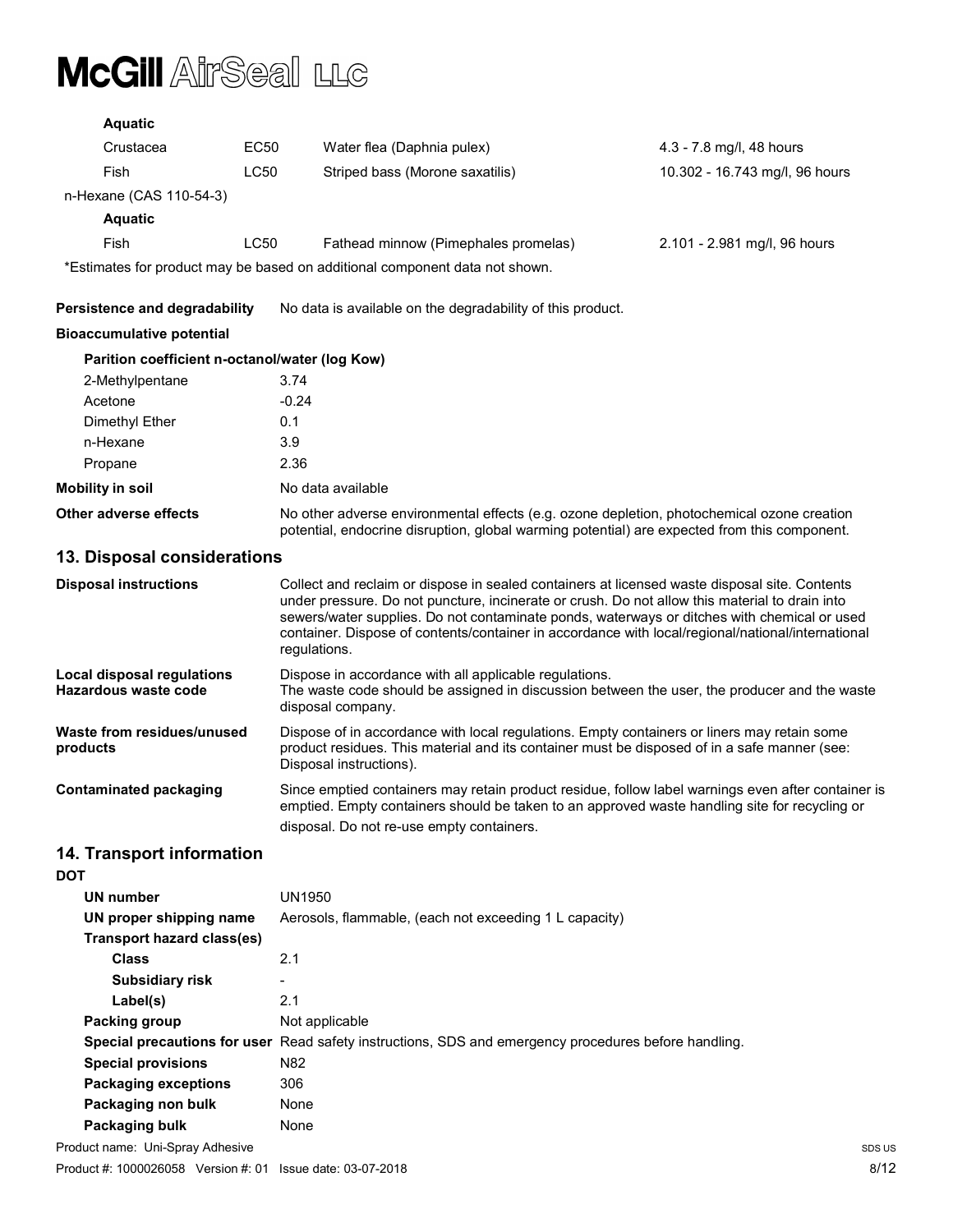This product meets the exception requirements of section 173.306 as a limited quantity and may be shipped as a limited quantity. Until 12/31/2020, the "Consumer Commodity - ORM-D" marking may still be used in place of the new limited quantity diamond mark for packages of UN 1950 Aerosols. Limited quantities require the limited quantity diamond mark on cartons after 12/31/20 and may be used now in place of the "Consumer Commodity ORM-D" marking.

#### IATA

| <b>UN number</b>                  | <b>UN1950</b>                                                                                        |
|-----------------------------------|------------------------------------------------------------------------------------------------------|
| UN proper shipping name           | Aerosols, flammable                                                                                  |
| <b>Transport hazard class(es)</b> |                                                                                                      |
| <b>Class</b>                      | 2.1                                                                                                  |
| <b>Subsidiary risk</b>            |                                                                                                      |
| Label(s)                          | 2.1                                                                                                  |
| Packing group                     | Not applicable.                                                                                      |
| <b>Environmental hazards</b>      | No.                                                                                                  |
| <b>ERG Code</b>                   | 10 <sub>L</sub>                                                                                      |
|                                   | Special precautions for user Read safety instructions, SDS and emergency procedures before handling. |
| <b>Other information</b>          |                                                                                                      |
| Passenger and cargo               | Allowed with restrictions.                                                                           |
| aircraft                          |                                                                                                      |
| Cargo aircraft only               | Allowed with restrictions.                                                                           |
| <b>Packaging Exceptions</b>       | LTD QTY                                                                                              |
| <b>IMDG</b>                       |                                                                                                      |
| <b>UN number</b>                  | <b>UN1950</b>                                                                                        |
| UN proper shipping name           | <b>AEROSOLS</b>                                                                                      |
| <b>Transport hazard class(es)</b> |                                                                                                      |
| <b>Class</b>                      | 2.1                                                                                                  |
| <b>Subsidiary risk</b>            |                                                                                                      |
| Label(s)                          | 2.1                                                                                                  |
| Packing group                     | Not applicable.                                                                                      |
| <b>Environmental hazards</b>      |                                                                                                      |
| <b>Marine pollutant</b>           | No.                                                                                                  |
| <b>EmS</b>                        | $F-D, S-U$                                                                                           |
|                                   | Special precautions for user Read safety instructions, SDS and emergency procedures before handling. |
| <b>Packaging Exceptions</b>       | <b>LTD OTY</b>                                                                                       |
| Transport in bulk according to    | Not applicable.                                                                                      |
| Annex II of MARPOL 73/78 and      |                                                                                                      |
| the IBC Code                      |                                                                                                      |

**DOT** 

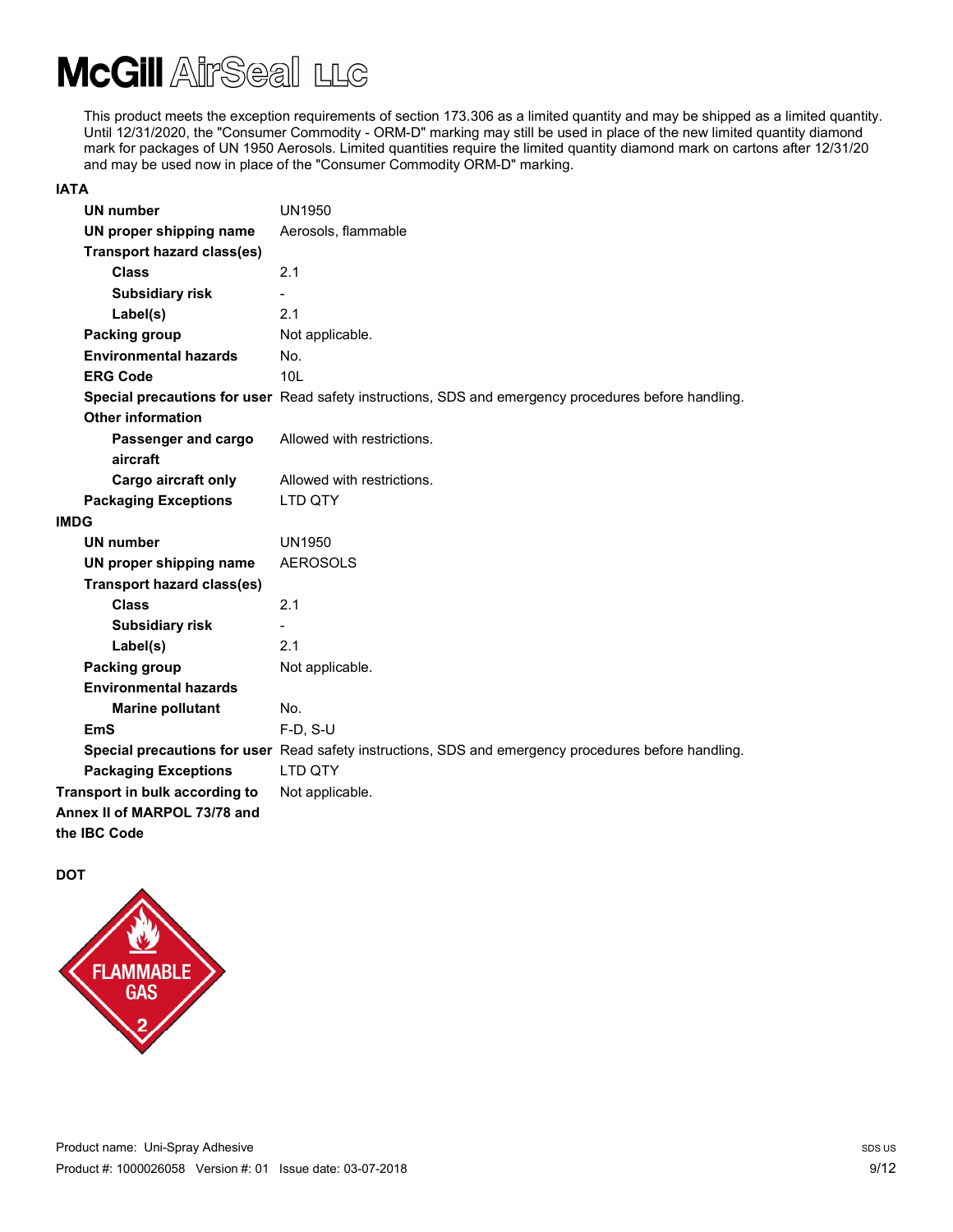

IATA; IMDG



### 15. Regulatory information

| US federal regulations                                      |                                                                                  | This product is a "Hazardous Chemical" as defined by the OSHA Hazard Communication                          |        |
|-------------------------------------------------------------|----------------------------------------------------------------------------------|-------------------------------------------------------------------------------------------------------------|--------|
| Standard, 29 CFR 1910.1200.                                 |                                                                                  |                                                                                                             |        |
|                                                             | TSCA Section 12(b) Export Notification (40 CFR 707, Subpt. D)                    |                                                                                                             |        |
| Not regulated.                                              |                                                                                  |                                                                                                             |        |
| <b>CERCLA Hazardous Substance List (40 CFR 302.4)</b>       |                                                                                  |                                                                                                             |        |
| Acetone (CAS 67-64-1)                                       | Listed.                                                                          |                                                                                                             |        |
| n-Hexane (CAS 110-54-3)                                     | Listed.                                                                          |                                                                                                             |        |
| <b>SARA 304 Emergency release notification</b>              |                                                                                  |                                                                                                             |        |
| Not regulated.                                              |                                                                                  |                                                                                                             |        |
|                                                             | OSHA Specifically Regulated Substances (29 CFR 1910.1001-1050)                   |                                                                                                             |        |
| Not regulated.                                              |                                                                                  |                                                                                                             |        |
| Superfund Amendments and Reauthorization Act of 1986 (SARA) |                                                                                  |                                                                                                             |        |
| <b>Hazard categories</b>                                    | Immediate Hazard - Yes                                                           |                                                                                                             |        |
|                                                             | Delayed Hazard - Yes                                                             |                                                                                                             |        |
|                                                             | Fire Hazard - Yes                                                                |                                                                                                             |        |
|                                                             | Pressure Hazard - Yes                                                            |                                                                                                             |        |
|                                                             | Reactivity Hazard - No                                                           |                                                                                                             |        |
| SARA 302 Extremely hazardous substance                      |                                                                                  |                                                                                                             |        |
| Not listed.                                                 |                                                                                  |                                                                                                             |        |
| SARA 311/312 Hazardous<br>chemical                          | No                                                                               |                                                                                                             |        |
| SARA 313 (TRI reporting)                                    |                                                                                  |                                                                                                             |        |
| <b>Chemical name</b>                                        | <b>CAS number</b>                                                                | % by wt.                                                                                                    |        |
| n-Hexane                                                    | 110-54-3                                                                         | 10-20                                                                                                       |        |
|                                                             |                                                                                  |                                                                                                             |        |
| <b>Other federal regulations</b>                            |                                                                                  |                                                                                                             |        |
|                                                             | Clean Air Act (CAA) Section 112 Hazardous Air Pollutants (HAPs) List             |                                                                                                             |        |
| n-Hexane (CAS 110-54-3)                                     |                                                                                  |                                                                                                             |        |
|                                                             | Clean Air Act (CAA) Section 112(r) Accidental Release Prevention (40 CFR 68.130) |                                                                                                             |        |
| Dimethyl Ether (CAS 115-10-6)                               |                                                                                  |                                                                                                             |        |
| Propane (CAS 74-98-6)                                       |                                                                                  |                                                                                                             |        |
| <b>Safe Drinking Water Act</b>                              | Not regulated.                                                                   |                                                                                                             |        |
| (SDWA)                                                      |                                                                                  |                                                                                                             |        |
| <b>Chemical Code Number</b>                                 |                                                                                  | Drug Enforcement Administration (DEA). List 2, Essential Chemicals (21 CFR 1310.02(b) and 1310.04(f)(2) and |        |
|                                                             |                                                                                  |                                                                                                             |        |
| Acetone (CAS 67-64-1)                                       | 6532                                                                             | Drug Enforcement Administration (DEA). List 1 & 2 Exempt Chemical Mixtures (21 CFR 1310.12(c))              |        |
|                                                             |                                                                                  |                                                                                                             |        |
| Product name: Uni-Spray Adhesive                            |                                                                                  |                                                                                                             | SDS US |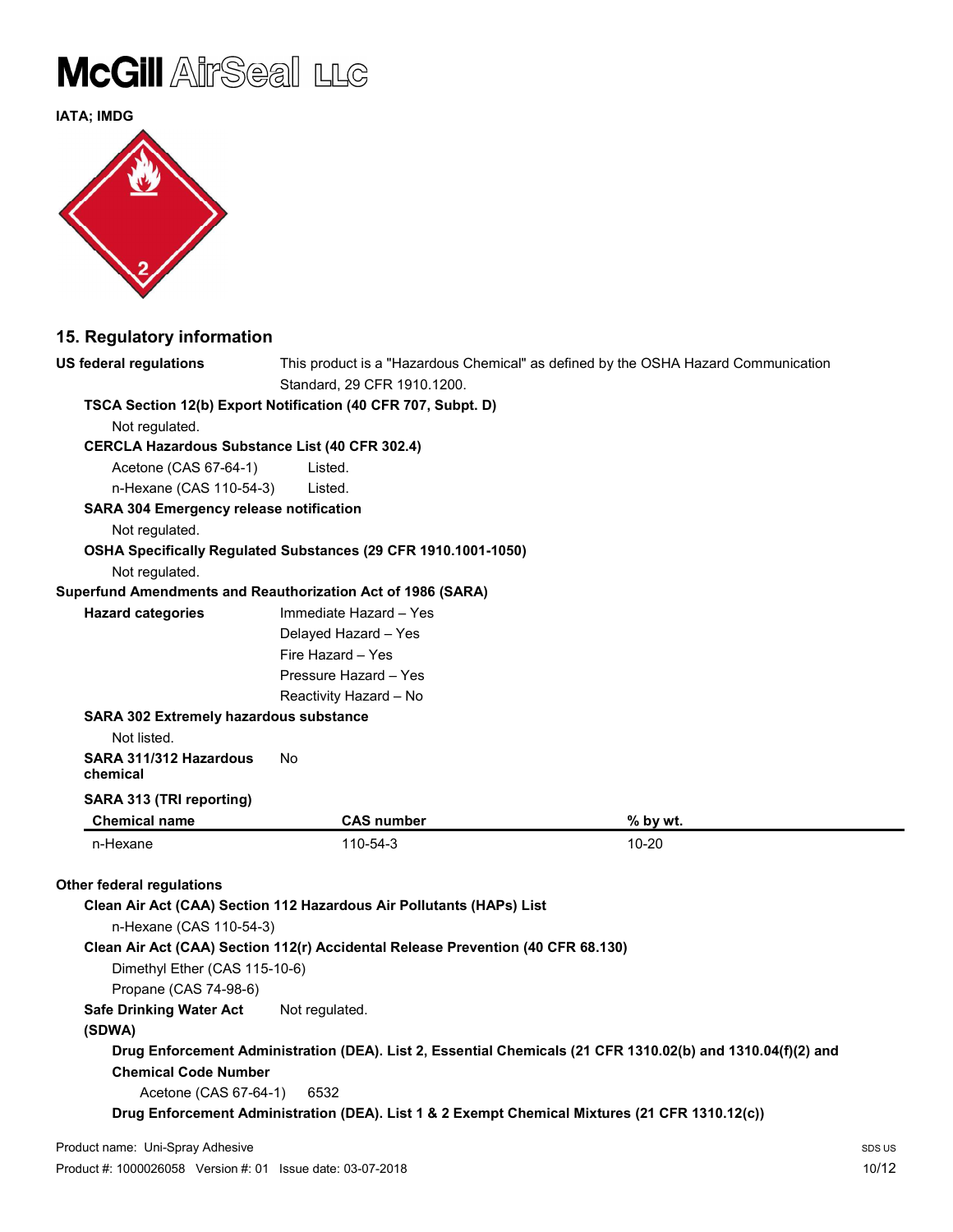

 Acetone (CAS 67-64-1) 35 %WV DEA Exempt Chemical Mixtures Code Number Acetone (CAS 67-64-1) 6532 US state regulations US. California Controlled Substances. CA Department of Justice (California Health and Safety Code Section 11100) Not listed. US. California. Candidate Chemicals List. Safer Consumer Products Regulations (Cal. Code Regs, tit. 22, 69502.3, subd. (a)) Acetone (CAS 67-64-1) n-Hexane (CAS 110-54-3) US. Massachusetts RTK – Substance List 2-Methylpentane (CAS 107-83-5) Acetone (CAS 67-64-1) Dimethyl Ether (CAS 115-10-6) n-Hexane (CAS 110-54-3) Propane (CAS 74-98-6) US. New Jersey Worker and Community Right-to-Know Act 2-Methylpentane (CAS 107-83-5) Acetone (CAS 67-64-1) Dimethyl Ether (CAS 115-10-6) n-Hexane (CAS 110-54-3) Propane (CAS 74-98-6) US. Pennsylvania Worker and Community Right-to-Know Law 2-Methylpentante (CAS 107-83-5) Acetone (CAS 67-64-1) Dimethyl Ether (CAS 115-10-6) n-Hexane (CAS 110-54-3) Propane (CAS 74-98-6) US. Rhode Island RTK Acetone (CAS 67-64-1) Dimethyl Ether (CAS 115-10-6) n-Hexane (CAS 110-54-3) Propane (CAS 74-98-6) US. California Proposition 65 California Safe Drinking Water and Toxic Enforcement act of 1986 (Proposition 65): This material is not known to contain any chemicals currently listed as carcinogens or reproductive toxins. International Inventories Country(s) or region The Inventory name Country (yes/no)\* Australia Australian Inventory of Chemical Substances (AICS) No Canada Domestic Substances List (DSL) Yes Canada Non-Domestic Substances List (NDSL) No

Product name: Uni-Spray Adhesive Subsection Advertisery of the Subsection Advertisery Subsection Advertisery SDS US Product #: 1000026058 Version #: 01 Issue date: 03-07-2018

China **Inventory of Existing Chemical Substances** 

Europe **European Inventory of Existing** 

Europe European List of Notified Chemical

Japan **Inventory of Existing and New Chemical** 

in China (IECSC)

Substances (ELINCS)

Substances (ENCS)

(EINECS)

Commercial Chemical Substances

No

No

No

No